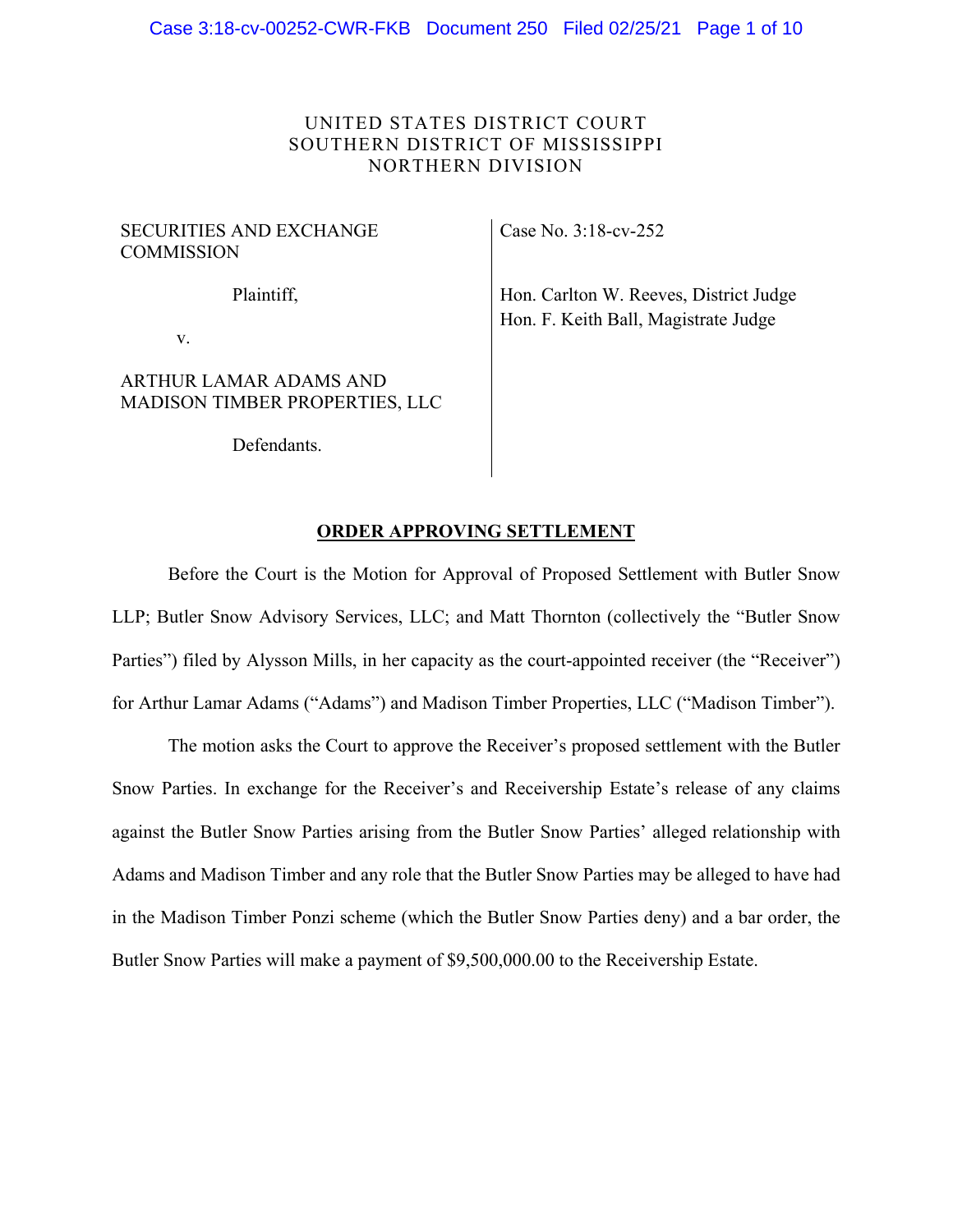# Case 3:18-cv-00252-CWR-FKB Document 250 Filed 02/25/21 Page 2 of 10

Most of the objections to this Order Approving Settlement<sup>1</sup> have been rendered moot by agreed changes to this Order's terms. The objections by those victims represented by attorney John Hawkins are overruled on the merits, however, as the Court finds that the proposed settlement is fair, equitable, reasonable, and in the best interests of the receivership estate and all of the victims of the Ponzi scheme. Accordingly,

After notice and hearing, and after having considered the filings and arguments of counsel, the Court **GRANTS** the motion.

### **BACKGROUND**

### *The Receiver's complaint*

1

On December 19, 2018, the Receiver filed a complaint against Butler Snow LLP; Butler Snow Advisory Services, LLC; Matt Thornton; Baker, Donelson, Bearman, Caldwell & Berkowitz, PC; Alexander Seawright, LLC; Brent Alexander; and Jon Seawright. The Receiver filed an amended complaint on November 22, 2019.

The Butler Snow Parties vigorously deny the allegations of the complaint and the amended complaint and that they have any liability to the Receiver or any other person arising out of their alleged relationship with Adams and Madison Timber. The Butler Snow Parties have further contended that the disputes arising in this litigation are subject to mandatory arbitration, an issue which is currently pending before the United States Court of Appeals for the Fifth Circuit.

The Receiver and the Butler Snow Parties nevertheless have engaged in good-faith negotiations that have resulted in the proposed settlement, summarized herein.

<sup>&</sup>lt;sup>1</sup> Doc. 230 (Baker, Donelson, Bearman, Caldwell & Berkowitz P.C.); Doc. 231 (Alexander Seawright, LLC and Brent Alexander); Doc. 232 (Jon Seawright); Doc. 233 (BankPlus and BankPlus Wealth Management); Doc. 235 (Mutual of Omaha); Doc. 237 (RiverHills Bank and Jud Watkins); Doc. 238 (John Hawkins on behalf of his clients).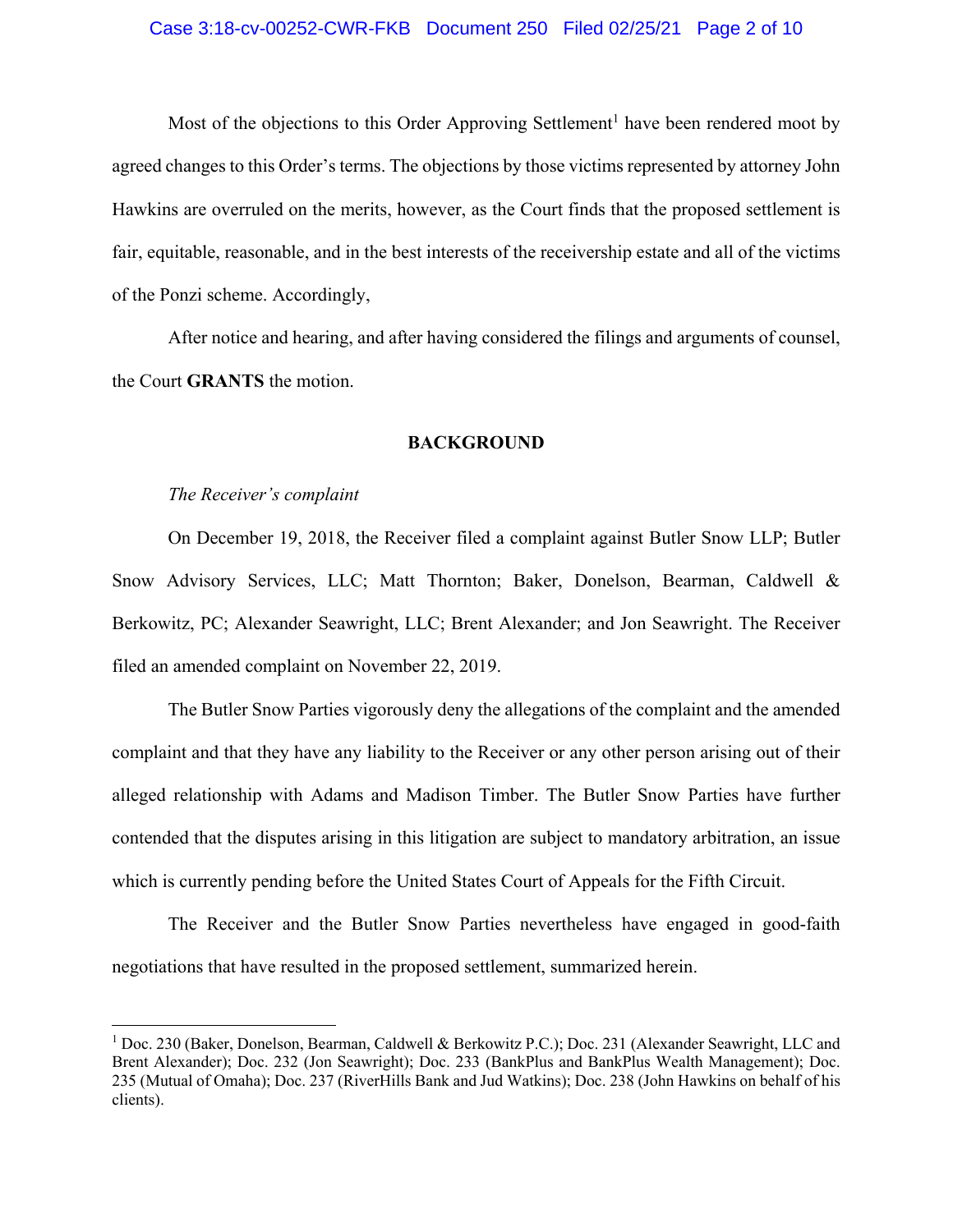# *The proposed settlement with the Butler Snow Parties*

Beginning last summer, the Receiver and the Butler Snow Parties engaged in a private mediation that included the exchange of various documents supporting their respective positions. After extensive months-long negotiations, the parties agreed that a payment of \$9,500,000.00 will be made on the Butler Snow Parties' behalf to the Receivership Estate in exchange for the release of any claims against the persons described in paragraph 5 of the Settlement Agreement and the bar order described in paragraph 4 of the Settlement Agreement **[Exhibit A to Doc. 221 ("Settlement Agreement")]**.

The Receiver and the Butler Snow Parties have undertaken thoughtful negotiations and the Receiver believes that settlement with the Butler Snow Parties is in the Receivership Estate's best interest. If the Receiver were required to litigate her claims against the Butler Snow Parties to final judgment, she would spend considerable time and money litigating her claims and the Butler Snow Parties would spend considerable time and money defending against them, with neither party being guaranteed success.

A lawsuit's result is never guaranteed. A lawsuit can take a long time to litigate to final judgment, and often a final judgment is appealed. Settlement now avoids the likelihood of drawnout litigation and the risk of adverse rulings. Settlement now also makes it possible for the Receiver to make a meaningful distribution for the benefit of Madison Timber's victims.

For these reasons, the Receiver recommends settlement with the Butler Snow Parties on the proposed terms now, and the Court accepts her recommendation.

In exchange for the Settlement Payment and any other value the Butler Snow Parties promise to give to the Receivership Estate, the Butler Snow Parties shall receive what is known as a "bar order" which shall bar any person or non-regulatory entity from asserting claims against the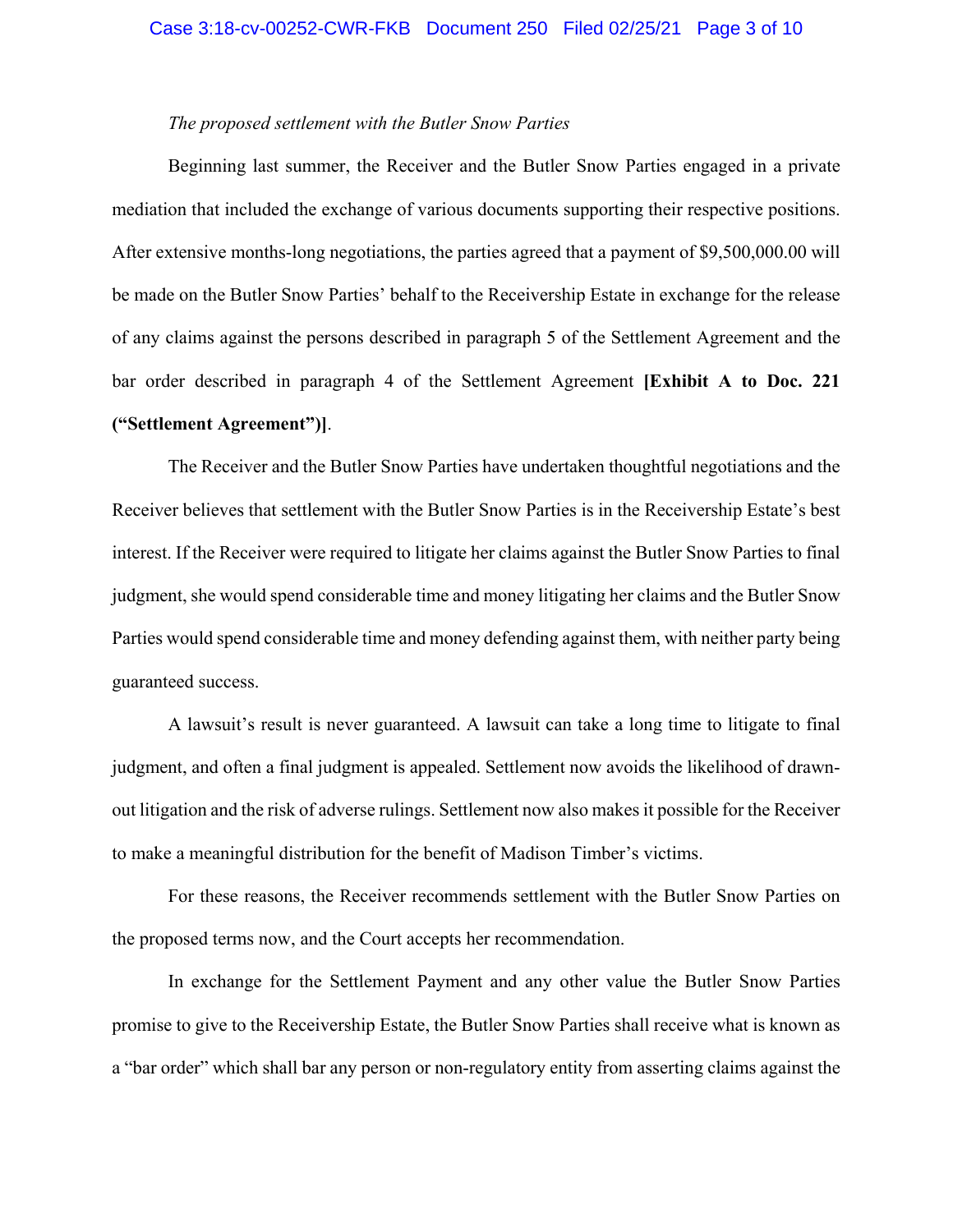# Case 3:18-cv-00252-CWR-FKB Document 250 Filed 02/25/21 Page 4 of 10

Butler Snow Parties and related persons arising out of, in connection with, or relating to Lamar Adams or Madison Timber. Those claims instead shall be "channeled" through the Receivership Estate. "Courts utilize bar orders if they are both necessary to effectuate a settlement and 'fair, equitable, reasonable, and in the best interest of the Receivership Estate.'" *S.E.C. v. Stanford Int'l Bank, Ltd.*, No. 3:09-cv-00298-N, 2017 WL 9989250, at \*3 (N.D. Tex. Aug. 23, 2017) (quoting *S.E.C. v. Kaleta*, 530 Fed. App'x 360, 362 (5th Cir. 2013)). The Court finds that the bar order in this case is essential to the settlement and is an effective way to ensure maximum net recovery from the Butler Snow Parties that can be distributed equitably to Madison Timber's victims through the Receivership Estate.

### *The public's interest*

The Court, mindful that victims of the Madison Timber Ponzi scheme have a substantial interest in the Receiver's claims against the Butler Snow Parties and the proposed resolution of them, allowed interested parties an opportunity to be heard before the proposed settlement was approved.

The Court entered an Order Setting Hearing, filed in the Court's public record for the case styled *Securities & Exchange Commission vs. Adams, et al.*, No. 3:18-cv-252 (S.D. Miss.). The Order Setting Hearing instructed the Receiver to provide via U.S. Mail the Order Setting Hearing, the proposed Settlement Agreement, the proposed Order Approving Settlement, and instructions for submitting comments or objections to all interested parties, as defined in the Settlement Agreement, and to publicize the same on her website and in any forthcoming Receiver's Report.

Victims or other interested parties who wished to submit comments or objections were advised to do so at least five days prior to the Court's hearing, either by submitting the comments or objections to the Court or to the Receiver, who submitted them to the Court. Victims or other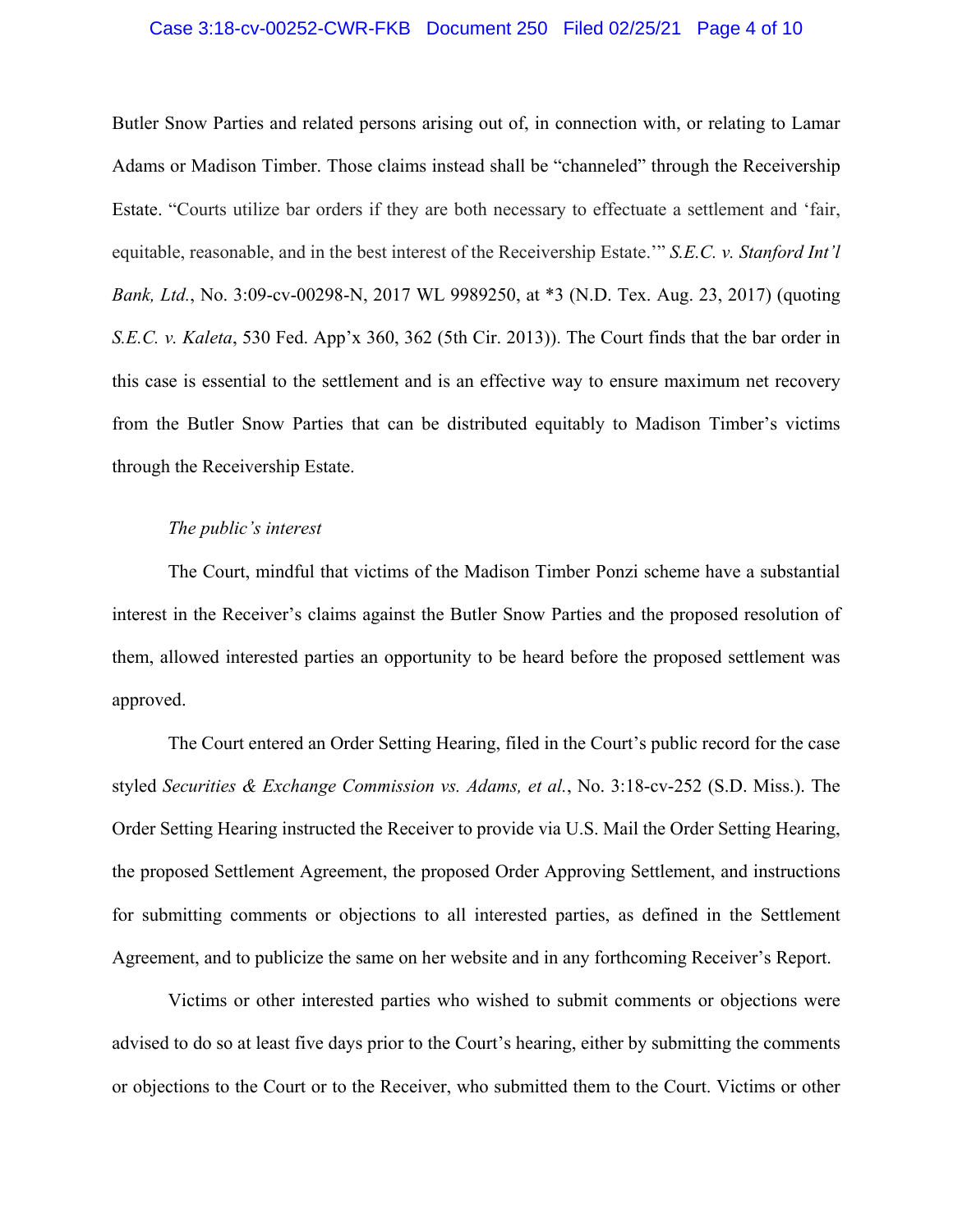# Case 3:18-cv-00252-CWR-FKB Document 250 Filed 02/25/21 Page 5 of 10

interested parties who wished to address the proposed settlement at the hearing were given an opportunity to be heard.

The Court is satisfied and finds that the notice and hearing provided victims and interested parties a full and fair opportunity to be heard and gave the Court the benefit of their opinions as the Court assessed the proposed settlement's merits. The notice and hearing provided was efficient, adequate, and desirable under the circumstances, given the particular interests at stake, and satisfies the requirements of due process.<sup>2</sup>

#### **ORDER**

After notice and hearing, and after having considered the filings and arguments of counsel, the Court finds that the terms of the Settlement Agreement are adequate, fair, reasonable, and equitable; and that a bar order is appropriate. The Settlement Agreement should be and is hereby **APPROVED**.

Accordingly, the Court hereby **ORDERS** as follows:

 $\overline{a}$ 

1. The terms used in this Order Approving Settlement that are defined in the Settlement Agreement between the Receiver and the Butler Snow Parties, unless expressly otherwise defined herein, shall have the same meaning as in the Settlement Agreement.

2. This Court has "broad powers and wide discretion to determine the appropriate relief in an equity receivership," including the "inherent equitable authority to issue a variety of 'ancillary relief' measures in actions brought by the SEC to enforce the federal securities laws." *S.E.C. v. Kaleta*, 530 Fed. App'x 360, 362 (5th Cir. 2013) (*Kaleta I*) (quoting *S.E.C. v. Wencke*, 622 F.2d 1363, 1369 (9th Cir. 1980)). These "ancillary relief" measures include "injunctions to

 $2^2$  The Court takes no position on whether notice or hearing is appropriate prior to the Court's approval of possible future settlement with other parties.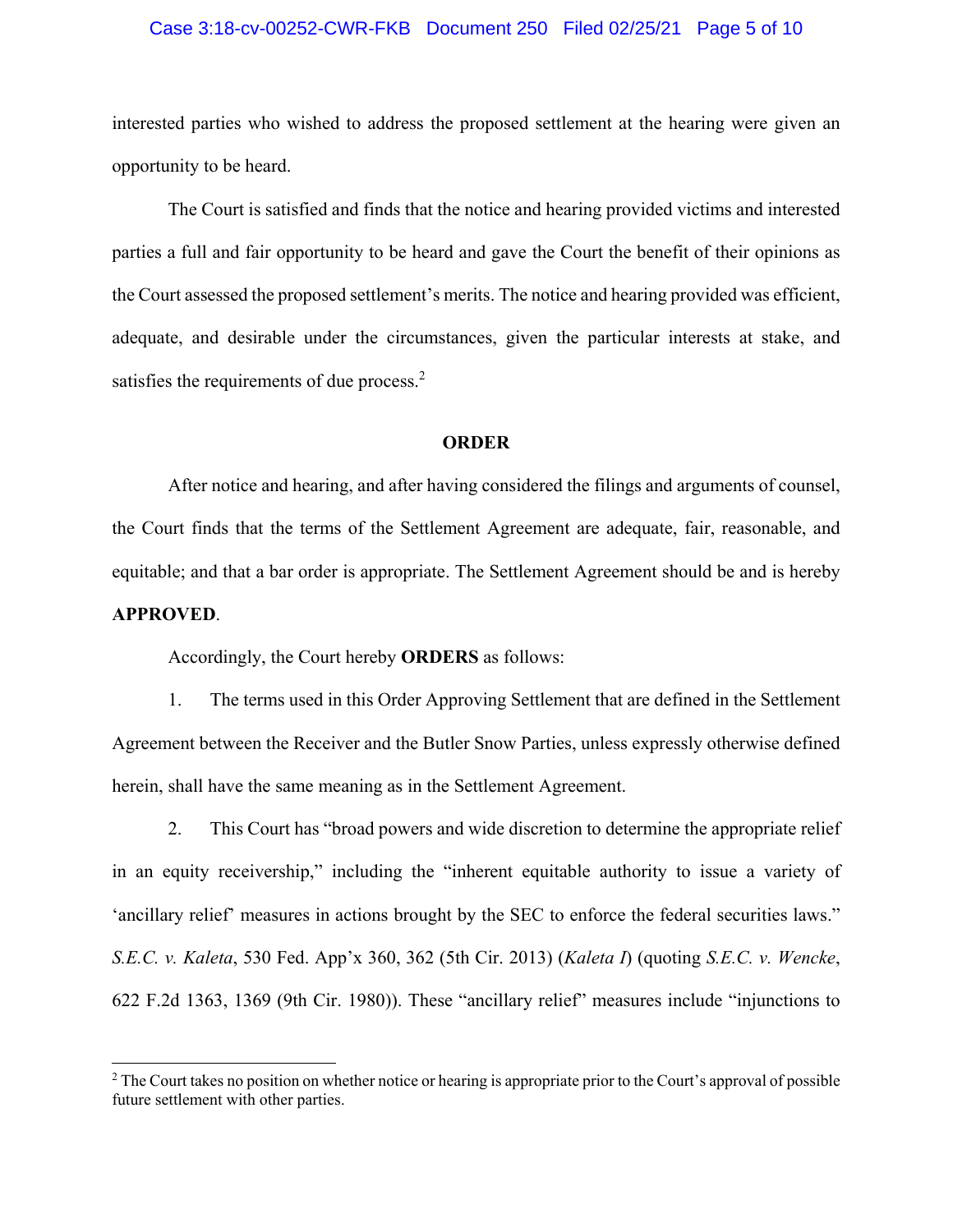# Case 3:18-cv-00252-CWR-FKB Document 250 Filed 02/25/21 Page 6 of 10

stay proceedings by nonparties against the receivership" and "bar orders to secure settlements in receivership proceedings and to 'preserve the property placed in receivership pursuant to SEC actions.'" *S.E.C. v. Stanford Int'l Bank, Ltd.*, No. 3:09-cv-00298-N, 2017 WL 9989250, at \*2 (N.D. Tex. Aug. 23, 2017) (quoting *Kaleta I*, 530 Fed. App'x at 362). *See also Zacarias v. Stanford Int'l Bank, Ltd*., 945 F.3d 883, 900 (5th Cir. 2019) ("By entering the bar orders, the district court recognized the reality that, given the finite resources at issue in this litigation, Stanford's investors must recover Ponzi-scheme losses through the receivership distribution process."); *see also id.* at 902 ("Again, the receivership solves a collective-action problem among the Stanford entities' defrauded investors, all suffering losses in the same Ponzi scheme. It maximizes assets available to them and facilitates an orderly and equitable distribution of those assets. . . . It was no abuse of discretion for the district court to enter the bar orders to effectuate and preserve the coordinating function of the receivership."); *see also S.E.C. v. Stanford Int'l Bank, Ltd.*, 927 F.3d 830, 840 (5th Cir. 2019) ("Courts have accordingly exercised their discretion to issue bar orders to prevent parties from initiating or continuing lawsuits that would dissipate receivership assets or otherwise interfere with the collection and distribution of the assets.").

3. This Court has jurisdiction over the subject matter of this action, and the Receiver is a proper party to seek entry of this Order Approving Settlement.

4. The Receiver has standing to assert all the claims asserted or that could have been asserted in this action both in her capacity as Receiver and as the holder of assignments executed by investors.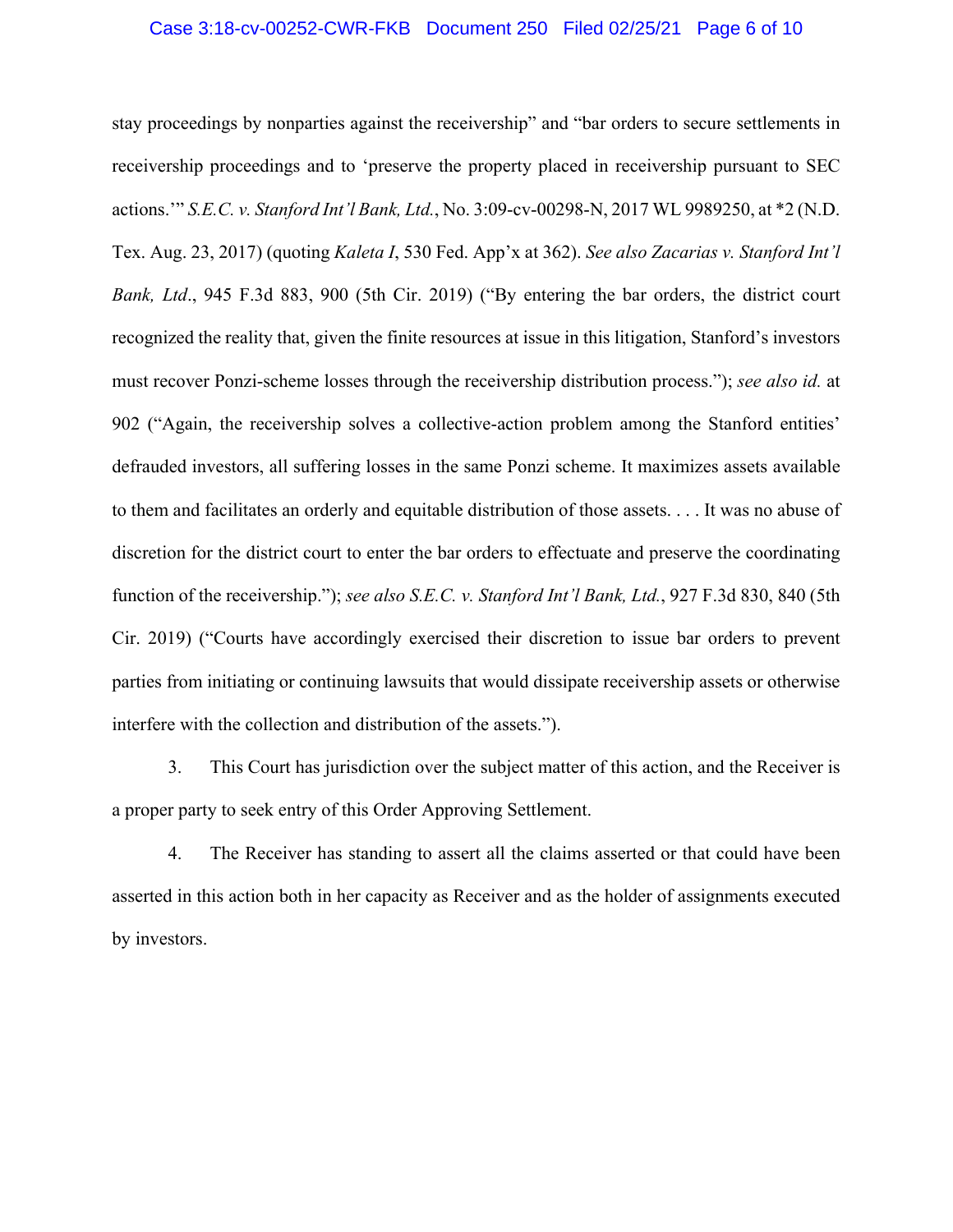# Case 3:18-cv-00252-CWR-FKB Document 250 Filed 02/25/21 Page 7 of 10

5. The notice<sup>3</sup> provided by this Court in the Order Setting Hearing and by the Receiver through U.S. Mail, her website, and any Receiver's Report was reasonably calculated, under the circumstances, to apprise all interested parties, and in particular, victims of the Madison Timber Ponzi scheme, of the Settlement Agreement and the releases and bar order provided therein. The notice was also reasonably calculated, under the circumstances, to apprise all interested parties, and in particular, victims of the Madison Timber Ponzi scheme, of their right to object to the Settlement Agreement and the releases and bar order provided therein and to appear at the hearing on the motion. The notice was adequate, sufficient, and the best notice practicable and met all applicable requirements of law. The Settlement Agreement's confidential treatment of the Notice Parties shall not constitute a basis for any objection to discovery in any related case regarding the identity of the Receiver's assignors or the terms of those assignments.

6. The Settlement Agreement was reached after a full investigation of the facts by the Receiver. The Settlement Agreement was negotiated, proposed, and entered into between the Receiver and the Butler Snow Parties in good faith and at arm's length. The parties were wellrepresented and competent to evaluate the strengths and weaknesses of all claims and defenses.

7. The proposed settlement provides substantial value to the Receivership Estate and will allow the Receiver to make a meaningful distribution to investors.

8. The bar order enjoining any person or non-regulatory entity<sup>4</sup> from commencing or continuing any judicial, administrative, arbitration, or other proceeding, and/or asserting or prosecuting any claims or causes of action against any of the Butler Snow Parties, and/or their

 $\overline{a}$ 

<sup>&</sup>lt;sup>3</sup> Due to the COVID-19 pandemic, the Court held the hearing via zoom. The public was allowed to attend. The notice of the hearing was posted on the Court's website along with instructions for members of the public to attend via zoom or telephonically, and members of the public were present.

<sup>&</sup>lt;sup>4</sup> To be clear, the proposed settlement does not affect the U.S. Attorney's Office, the F.B.I., the S.E.C., or the Mississippi Secretary of State, among other law enforcement bodies. Neither the Receiver nor the Court purports to recommend any settlement that would interfere with their separate work, if any.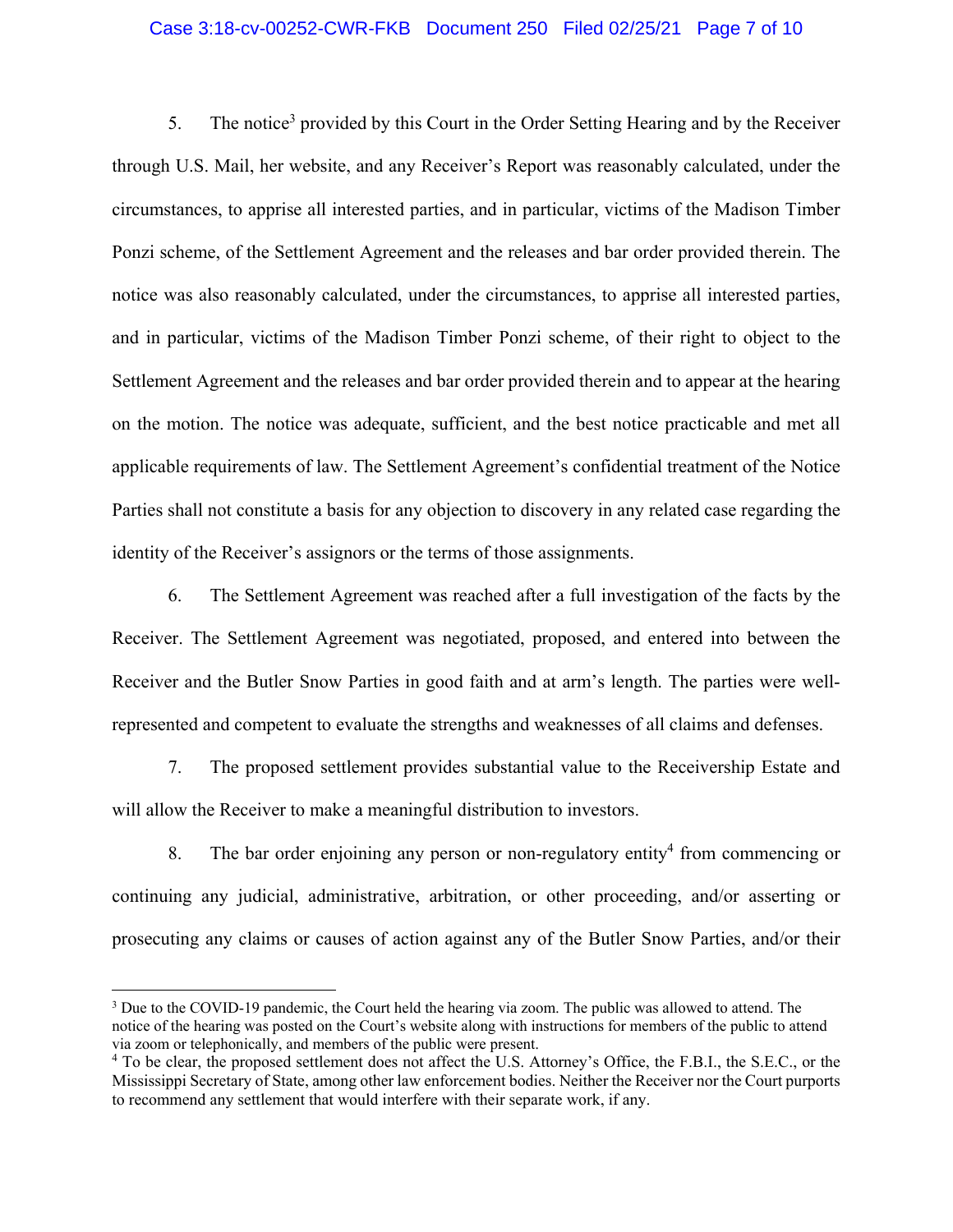# Case 3:18-cv-00252-CWR-FKB Document 250 Filed 02/25/21 Page 8 of 10

predecessors or successors, any of the current or former officers, directors, partners, employees, agents, independent consultants, representatives, insurers, accountants and attorneys, and any and all other person to or for whom the Butler Snow Parties might be liable or responsible including all such persons whether now or formerly employed or associated with any of the Butler Snow Parties, arising out of, in connection with, or relating in any way arising out of or relating to the Butler Snow Parties' alleged relationship with Adams or Madison Timber or any investment in the Madison Timber Ponzi scheme is necessary and appropriate ancillary relief to this settlement. *See Kaleta I*, 530 Fed. App'x at 362.

9. The parties and their counsel have at all times complied with the requirements of Rule 11 of the Federal Rules of Civil Procedure.

10. The Court finds that the Settlement Agreement is, in all respects, fair, reasonable, and adequate, and in the best interests of all parties claiming an interest in or asserting any claim against the Butler Snow Parties or the Receivership Estate in any way relating to the Receivership. The Court further finds that a bar order is a necessary and essential component to achieve the Settlement Agreement and to ensure maximum recovery to the Receivership Estate.

11. The Settlement Agreement, the terms of which are fully set forth in the document itself, is hereby fully and finally approved. The parties are directed to implement and consummate the Settlement Agreement in accordance with its terms and with this Order Approving Settlement.

12. The Court hereby permanently bars, restrains, and enjoins any and all persons or nonregulatory entity (other than the entities identified in footnote 2 above) and their respective officers, directors, representatives, agents, and attorneys from commencing or continuing any judicial, administrative, arbitration, or other proceeding, and/or asserting or prosecuting any claims or causes of action against any of the Butler Snow Parties, and/or their predecessors or successors,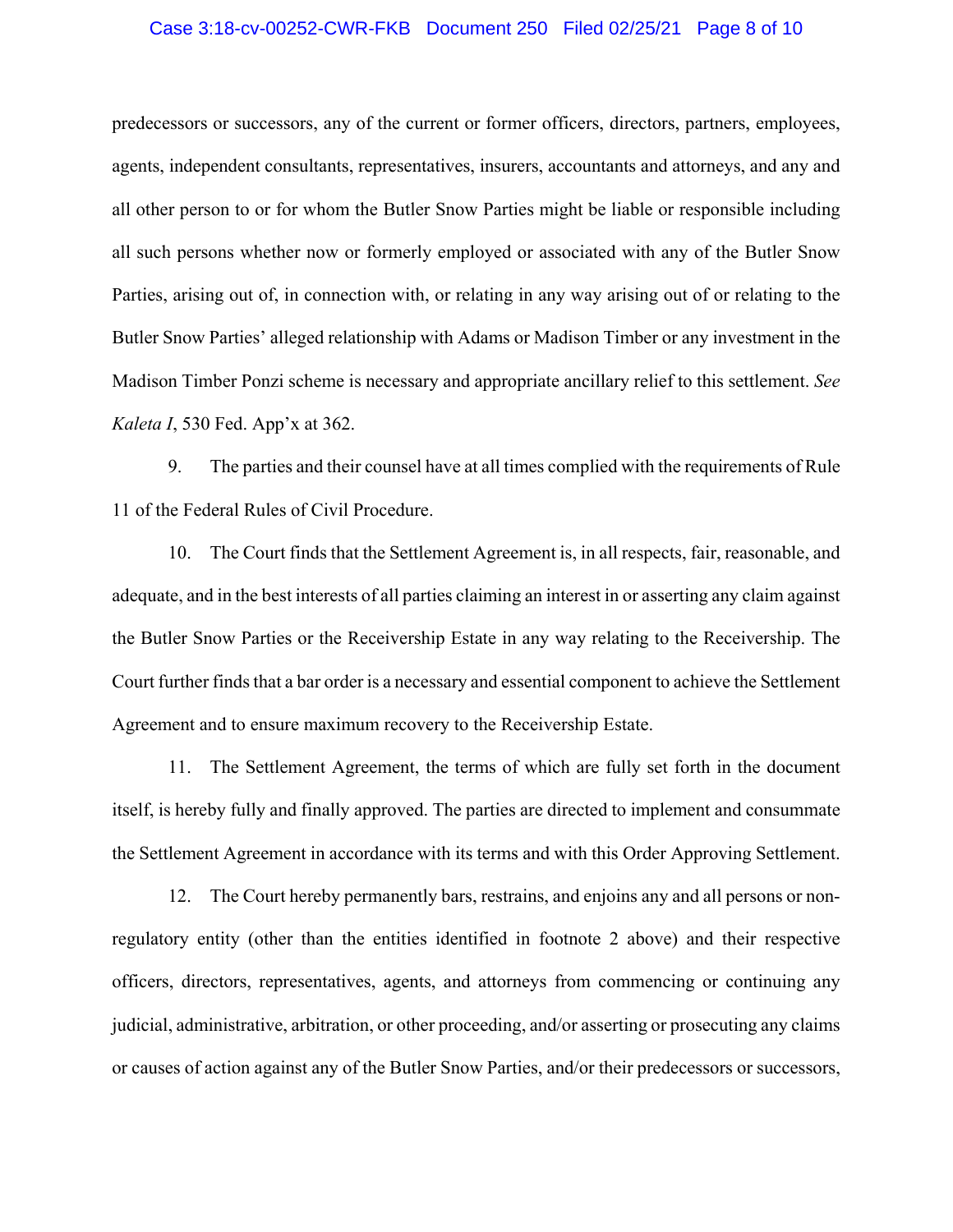# Case 3:18-cv-00252-CWR-FKB Document 250 Filed 02/25/21 Page 9 of 10

any of the current or former officers, directors, partners, employees, agents, independent consultants, representatives, insurers, accountants, and attorneys, and any and all other person to or for whom the Butler Snow Parties might be liable or responsible including all such persons whether now or formerly employed or associated with any of the Butler Snow Parties, arising out of, in connection with, or relating or in any way arising out of or relating to the Butler Snow Parties' alleged relationship with Adams and/or Madison Timber, or any investment in the Madison Timber Ponzi scheme. Such claims and causes of action are instead channeled into the "receivership distribution process." *Zacarias*, 945 F.3d at 900.

13. Nothing in this Order Approving Settlement or the Settlement Agreement and no aspect of the Settlement Agreement or negotiation thereof is or shall be construed to be an admission, concession, or any finding of the Court, either express or by implication under the principles of collateral estoppel, res judicata, and/or issue preclusion, of any violation of any statute or law, of any fault, liability, or wrongdoing, or of any infirmity in the claims or defenses of any party in any proceeding involving the Receiver or the Butler Snow Parties. For the avoidance of doubt, nothing in this Order Approving Settlement or the Settlement Agreement shall impair or affect the right of any person to assert that the Receiver lacks standing to assert certain types of claims in any action brought by the Receiver related to the Madison Timber Ponzi scheme; however, this clarification does not affect the scope, effect, or construction of the bar order set forth herein.

14. The Butler Snow Parties shall deliver or cause to be delivered the Settlement Payment in accordance with the terms of the Settlement Agreement.